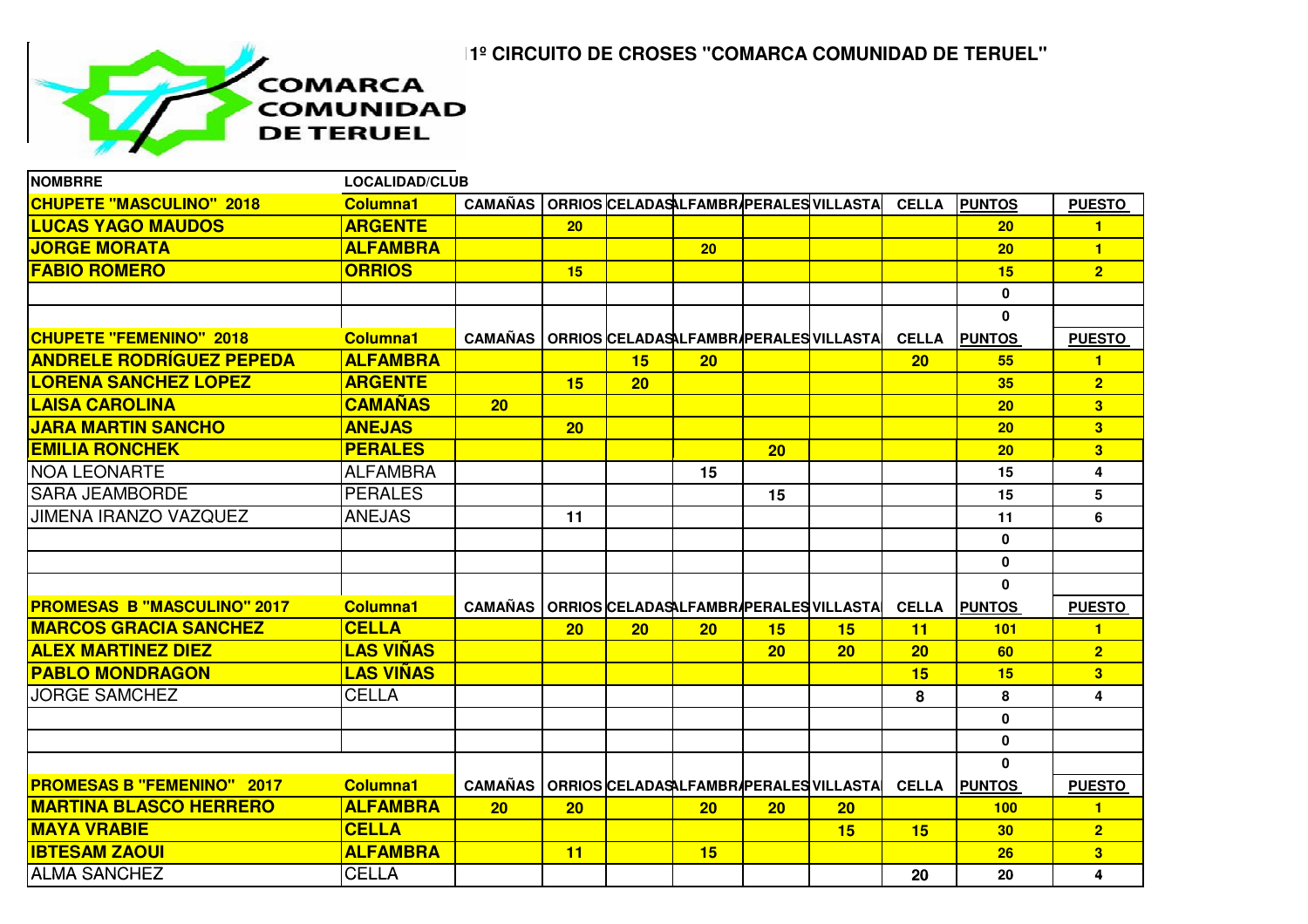| <b>AMAYA NEVOTMARTIN</b>                       | <b>SARRION</b>     |                | 15             |                 |                 |                |                                        |              | 15            | 5              |
|------------------------------------------------|--------------------|----------------|----------------|-----------------|-----------------|----------------|----------------------------------------|--------------|---------------|----------------|
|                                                |                    |                |                |                 |                 |                |                                        |              | $\mathbf 0$   |                |
|                                                |                    |                |                |                 |                 |                |                                        |              | $\mathbf{0}$  |                |
| <b>PROMESAS A "MASCULINO" 2016</b>             | <b>Columna1</b>    | <b>CAMAÑAS</b> |                |                 |                 |                | ORRIOS CELADASALFAMBRAPERALES VILLASTA | <b>CELLA</b> | <b>PUNTOS</b> | <b>PUESTO</b>  |
| <b>ISAAC MIFTAH EJARQUE</b>                    | <b>PANCRUDO</b>    | 20             | 20             |                 | 15              | 15             | 15                                     | 15           | 106           | $\mathbf{1}$   |
| <b>PATRIK DAVID KISS</b>                       | <b>CELLA</b>       |                |                | 20              | 20              | 20             | 20                                     | 20           | 105           | 2 <sup>1</sup> |
| <b>ULISES MARTINEZ MARTINEZ</b>                | <b>CELLA</b>       |                | 15             | 15              | 11              | 8 <sup>2</sup> | $\overline{\mathbf{8}}$                |              | 57            | 3 <sup>1</sup> |
| <b>ISERGIO IRANZO MAICAS</b>                   | <b>SAN BLAS</b>    |                |                | 6               | 8               | 6              | 11                                     | 11           | 42            | 4              |
| <b>RAUL UTRILLAS BUJEDAS</b>                   | <b>FUENFRESCA</b>  | 15             | 6              | 1.              | 6               |                | 1.                                     | 8            | 37            | 5              |
| ANGEL CAÑETE SNCHEZ                            | <b>ANEJAS</b>      |                | 11             | 11              |                 |                |                                        |              | 22            | 6              |
| <b>ANDRES IRANZO MAICAS</b>                    | <b>SAN BLAS</b>    |                |                | 1.              | $\blacksquare$  | 1.             | 6                                      | 6            | 15            | $\overline{7}$ |
| <b>JORGE RONCHEK</b>                           | <b>PERALES</b>     |                |                |                 |                 | 11             |                                        |              | 11            | 8              |
| IMATEO PEREZ ISAAC                             | <b>ANEJAS</b>      |                | 8              |                 |                 |                |                                        |              | 8             | 9              |
| <b>ADAM SABRAOUI EL JAAJ</b>                   | <b>CELADAS</b>     |                |                | 8               |                 |                |                                        |              | 8             | 10             |
| IMIGUEL VILLAMON MARTIN                        | <b>ALFAMBRA</b>    |                | $\mathbf{1}$   |                 | 1.              |                |                                        |              | $\mathbf{2}$  | 11             |
| <b>ISMAEL MARTIN SANCHO</b>                    | <b>ANEJAS</b>      |                | $\mathbf{1}$   |                 |                 |                |                                        |              | $\mathbf{1}$  | 12             |
| ENZO IBAÑEZ COSA                               | <b>ANEJAS</b>      |                | 1              |                 |                 |                |                                        |              | $\mathbf{1}$  | 13             |
| IDIEGO IRANZO VAZQUEZ                          | <b>ANEJAS</b>      |                | 1              |                 |                 |                |                                        |              | $\mathbf{1}$  | 14             |
|                                                |                    |                |                |                 |                 |                |                                        |              | $\bf{0}$      |                |
|                                                |                    |                |                |                 |                 |                |                                        |              |               |                |
|                                                |                    |                |                |                 |                 |                |                                        |              | $\mathbf{0}$  |                |
| <b>PROMESAS A "FEMENINO" 2016</b>              | <b>Columna1</b>    | <b>CAMAÑAS</b> |                |                 |                 |                | ORRIOS CELADASALFAMBRAPERALES VILLASTA | <b>CELLA</b> | <b>PUNTOS</b> | <b>PUESTO</b>  |
| <b>AITANA GARCÍA VICENTE</b>                   | <b>ALFAMBRA</b>    | 20             | 20             | 20              | 20              | 20             | 20                                     | 20           | <b>140</b>    | $\mathbf{1}$   |
| <b>SOFÍA BUGEDA CASTELL</b>                    | <b>CASTELLÓN</b>   | 15             | 11             | 11              | 11              | 15             | 11                                     | 15           | 89            | 2 <sup>1</sup> |
| <b>AINA TEJEDOR CASTILLO</b>                   | <b>CASTELLON</b>   |                | 15             | 15              | 15              |                | 15                                     |              | 60            | 3 <sup>1</sup> |
| <b>KHADIJA MOVAFIQ</b>                         | <b>ALFAMBRA</b>    |                |                |                 |                 | 11             |                                        |              | 11            | 4              |
| <b>SOFIA YAGO MAUDOS</b>                       | <b>ARGENTE</b>     |                | 8              |                 |                 |                |                                        |              | 8             | 5              |
| <b>AYA SABRAOUI</b>                            | <b>CELADAS</b>     |                |                | 8               |                 |                |                                        |              | 8             | 6              |
| <b>CLAUDIA PEREZ ISAAC</b>                     | <b>ANEJAS</b>      |                | 6              |                 |                 |                |                                        |              | 6             | $\overline{7}$ |
| <b>GABRIELA FUERTES LICER</b>                  | <b>CELLA</b>       |                |                | 6               |                 |                |                                        |              | 6             | 8              |
| IAITANA VILLALBA MARTINEZ                      | <b>ANEJAS</b>      |                | 1              |                 |                 |                |                                        |              | $\mathbf{1}$  | 9              |
|                                                |                    |                |                |                 |                 |                |                                        |              | $\mathbf{0}$  |                |
|                                                |                    |                |                |                 |                 |                |                                        |              | 0             |                |
| <b>PREBENJAMIN "MASCULINO" 2015</b>            | <b>Columna1</b>    | <b>CAMAÑAS</b> |                |                 |                 |                | ORRIOS CELADASALFAMBRAPERALES VILLASTA | <b>CELLA</b> | <b>PUNTOS</b> | <b>PUESTO</b>  |
| <b>AIMAR DOMINGO RIPOLL</b>                    | <b>ANEJAS</b>      | 20             | 11             |                 | $6\overline{6}$ | 11             | 20                                     | 20           | 88            | 1              |
| <b>AITOR BARRAGAN SUBIRON</b>                  | <b>TERUEL</b>      |                | 20             | 20 <sub>2</sub> | 8               | 15             | $\blacksquare$                         | 11           | 75            | 2 <sup>1</sup> |
| <b>PABLO MARQUINA IBAÑEZ</b>                   | <b>CASTRALVO</b>   |                | $\blacksquare$ | 15              |                 | 20             | 15                                     | 15           | 66            | 3 <sup>1</sup> |
| <b>AYMAN EL MOULA</b><br><b>MOHAMED JAZARI</b> | <b>FUENTES CAI</b> | 15             | 6              | 11              | 1               | 8              |                                        |              | 41            | 4              |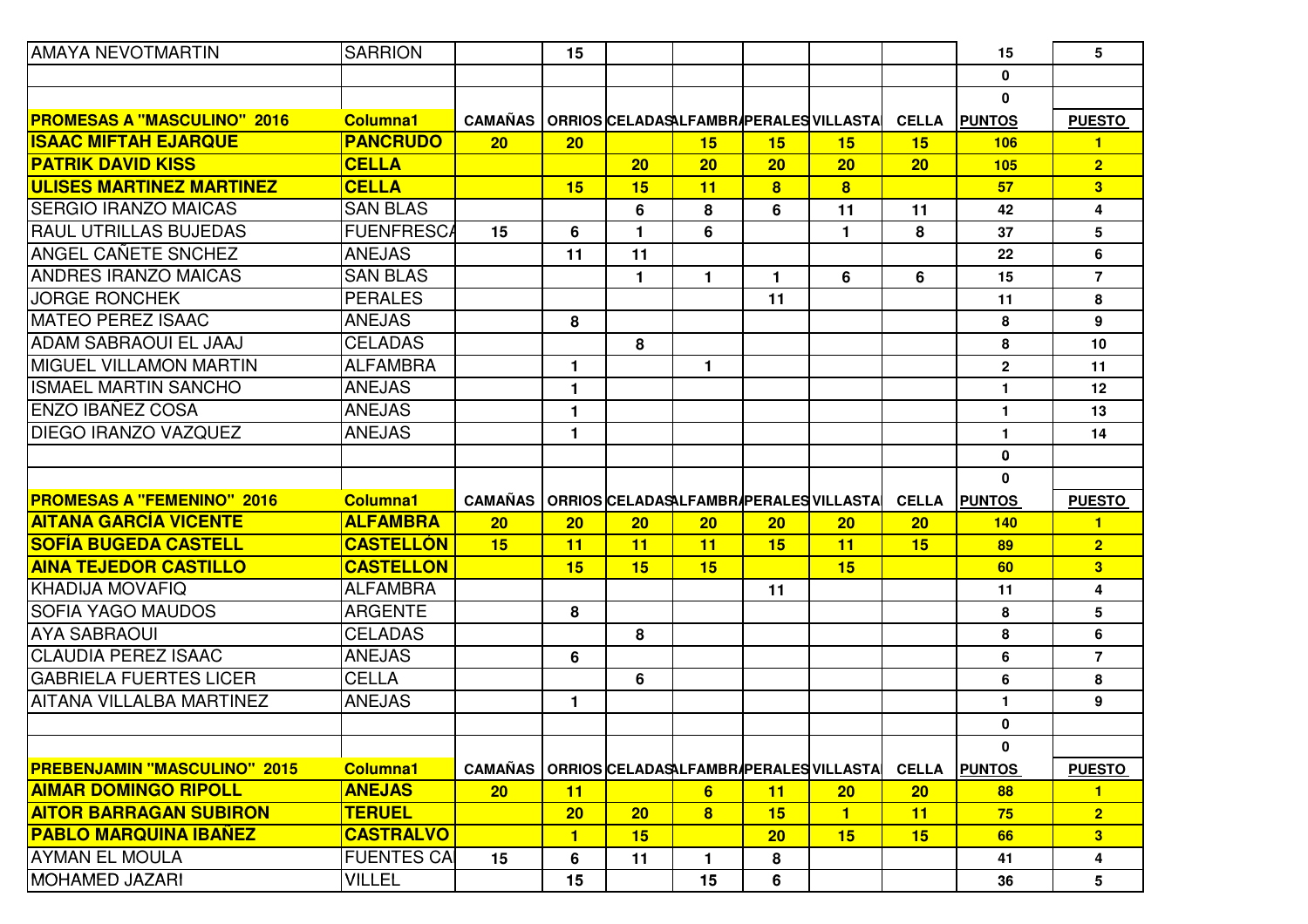| <b>ERIC UTRILLAS JARQUE</b>                                  | <b>CELADAS</b>                 |                                                  |                      | 8               | 11                      |                         | 11                                     |              | 30             | 6                       |
|--------------------------------------------------------------|--------------------------------|--------------------------------------------------|----------------------|-----------------|-------------------------|-------------------------|----------------------------------------|--------------|----------------|-------------------------|
| IGONZALO SORIANO ALVAREZ                                     | <b>CELLA</b>                   | 11                                               | $\mathbf{1}$         | $\mathbf{1}$    |                         | $\mathbf{1}$            | 1                                      | 6            | 21             | $\overline{7}$          |
| <b>LORIEN MARTIN MORATA</b>                                  | <b>ALFAMBRA</b>                |                                                  |                      |                 | 20                      |                         |                                        |              | 20             | 8                       |
| <b>EBRAHIM MAMOUSSI</b>                                      |                                | 8                                                | $\blacksquare$       |                 |                         |                         |                                        |              | 9              | 9                       |
| <b>ADRIAN DOMINGO CASTILLO</b>                               | <b>CELLA</b>                   |                                                  | 8                    | 1.              |                         |                         |                                        |              | 9              | 10                      |
| <b>DENIS VBRABIE</b>                                         | <b>CELLA</b>                   |                                                  |                      |                 |                         |                         | 8                                      | $\mathbf{1}$ | 9              | 11                      |
| <b>ALEJANDRO MARTINEZ SANCHEZ</b>                            | <b>CELLA</b>                   |                                                  |                      |                 |                         |                         |                                        | 8            | $\bf 8$        | 12                      |
| <b>MOHAMED BADNAOUI</b>                                      | <b>CELADAS</b>                 |                                                  |                      | 6               | $\mathbf{1}$            |                         |                                        |              | $\overline{7}$ | 13                      |
| IIKER ROMERO BARRACHINA                                      | <b>ANEJAS</b>                  |                                                  |                      |                 |                         |                         | 6                                      |              | 6              | 14                      |
| <b>ALEX SANCHEZ GUILLERMO</b>                                | <b>CELLA</b>                   |                                                  |                      |                 |                         |                         |                                        | $\mathbf{1}$ | $\mathbf{1}$   | 15                      |
|                                                              |                                |                                                  |                      |                 |                         |                         |                                        |              | $\mathbf 0$    |                         |
|                                                              |                                |                                                  |                      |                 |                         |                         |                                        |              | $\mathbf 0$    |                         |
| <b>PREBENJAMIN "FEMENINO" 2015</b>                           | <b>Columna1</b>                | CAMAÑAS   ORRIOS CELADASALFAMBRAPERALES VILLASTA |                      |                 |                         |                         |                                        | <b>CELLA</b> | <b>PUNTOS</b>  | <b>PUESTO</b>           |
| <b>PAULA GUILLERMO GOMEZ</b>                                 | <b>CELLA</b>                   |                                                  | 15                   | 20 <sub>2</sub> |                         | 20                      |                                        |              | 55             | $\blacksquare$          |
| <b>ELIA GIL GONZALEZ</b>                                     | <b>TERUEL</b>                  |                                                  | 20                   | 15              |                         |                         |                                        |              | 35             | 2 <sup>1</sup>          |
| <b>ERIKA GUILLEN PONS</b>                                    | <b>ALFAMBRA</b>                | 20                                               |                      |                 |                         |                         |                                        |              | 20             | 3 <sup>1</sup>          |
|                                                              |                                |                                                  |                      |                 |                         |                         |                                        |              | $\mathbf 0$    |                         |
|                                                              |                                |                                                  |                      |                 |                         |                         |                                        |              | $\mathbf{0}$   |                         |
| <b>BENJAMIN B "MASCULINO" 2014</b>                           | <b>Columna1</b>                | <b>CAMAÑAS</b>                                   |                      |                 |                         |                         | ORRIOS CELADASALFAMBR/PERALES VILLASTA | <b>CELLA</b> | <b>PUNTOS</b>  | <b>PUESTO</b>           |
| <b>GABRIEL TEJEDO CASTILLO</b>                               | <b>CASTELLÓN</b>               | 20                                               | 15                   | 15              | 20                      | 20                      | 20 <sub>2</sub>                        |              | 110            | $\blacksquare$          |
| <b>ASIER DOMINGO RIPOLL</b>                                  | <b>ANEJAS</b>                  | 15                                               | 6                    |                 |                         | 15                      | 15                                     | 20           | 71             | 2 <sup>1</sup>          |
| <b>MANUEL BLASCO HERRERO</b>                                 | <b>ALFAMBRA</b>                | 6                                                | $\blacksquare$       | 6 <sup>1</sup>  | $\overline{\mathbf{8}}$ | $\overline{\mathbf{8}}$ | $\overline{\mathbf{8}}$                | 15           | 52             | $\overline{\mathbf{3}}$ |
| IMARCOS JATIVA GUILLEN                                       | <b>TERUEL</b>                  |                                                  | 11                   | 20              | 15                      |                         |                                        |              | 46             | 4                       |
| <b>ISMAIL ER RHIMINI</b>                                     |                                | $\mathbf{1}$                                     | $\mathbf{1}$         | 8               | 11                      | 11                      | 11                                     |              | 43             | 5                       |
| <b>ALEX UTRILLAS BUGEDA</b>                                  |                                | 8                                                | $\blacktriangleleft$ | 1.              | 6                       |                         | 6                                      | 11           | 33             | 6                       |
| <b>AYMEN ELAMRAOUY</b>                                       | <b>UTRILLAS</b>                |                                                  | 20                   |                 |                         |                         |                                        |              | 20             | $\overline{7}$          |
| IBRUNO GRACÍA TRUJILLO                                       | <b>VILLASPESA</b>              | 11                                               |                      |                 |                         |                         |                                        |              | 11             | 8                       |
| <b>AHMED SADIKI</b>                                          | <b>CELADAS</b>                 |                                                  |                      | 11              |                         |                         |                                        |              | 11             | 9                       |
| <b>JORGE ALGAS LAZARO</b>                                    | <b>TERUEL</b>                  |                                                  | 8                    |                 |                         |                         |                                        |              | 8              | 10                      |
| <b>ERIC UTRILLAS</b>                                         | <b>CELADAS</b>                 |                                                  |                      |                 |                         |                         |                                        | 8            | 8              | 11                      |
| <b>PABLO COLON SASTRIQUES</b>                                |                                |                                                  |                      |                 |                         |                         |                                        |              |                |                         |
|                                                              |                                | $\mathbf{1}$                                     |                      |                 |                         | 6                       |                                        |              | $\overline{7}$ | 12                      |
| <b>CHARAF MOULI</b>                                          |                                | 1                                                | $\mathbf 1$          |                 |                         |                         |                                        |              | $\mathbf{2}$   | 13                      |
| <b>IOTHMAN SAFIR FERZOUZ</b>                                 | <b>ALFAMBRA</b>                |                                                  | $\mathbf{1}$         |                 |                         |                         |                                        |              | 1              | 14                      |
| <b>INOE YAGO MAUDOS</b>                                      | <b>ARGENTE</b>                 |                                                  | $\mathbf{1}$         |                 |                         |                         |                                        |              | 1              | 15                      |
| AGUSTIN SORIANO MAICAS                                       |                                | 1.                                               |                      |                 |                         |                         |                                        |              | $\mathbf{1}$   | 16                      |
| HUGO ISERT ALONSO                                            | <b>CASTELLÓN</b>               |                                                  |                      | $\mathbf{1}$    |                         |                         |                                        |              | $\mathbf{1}$   | 17                      |
| <b>DAVID HERNANDEZ GORRIZ</b><br><b>IMARCOS URBEN BORRAS</b> | <b>TERUEL</b><br><b>TERUEL</b> |                                                  |                      | 1               |                         |                         |                                        |              | $\mathbf{1}$   | 18<br>19                |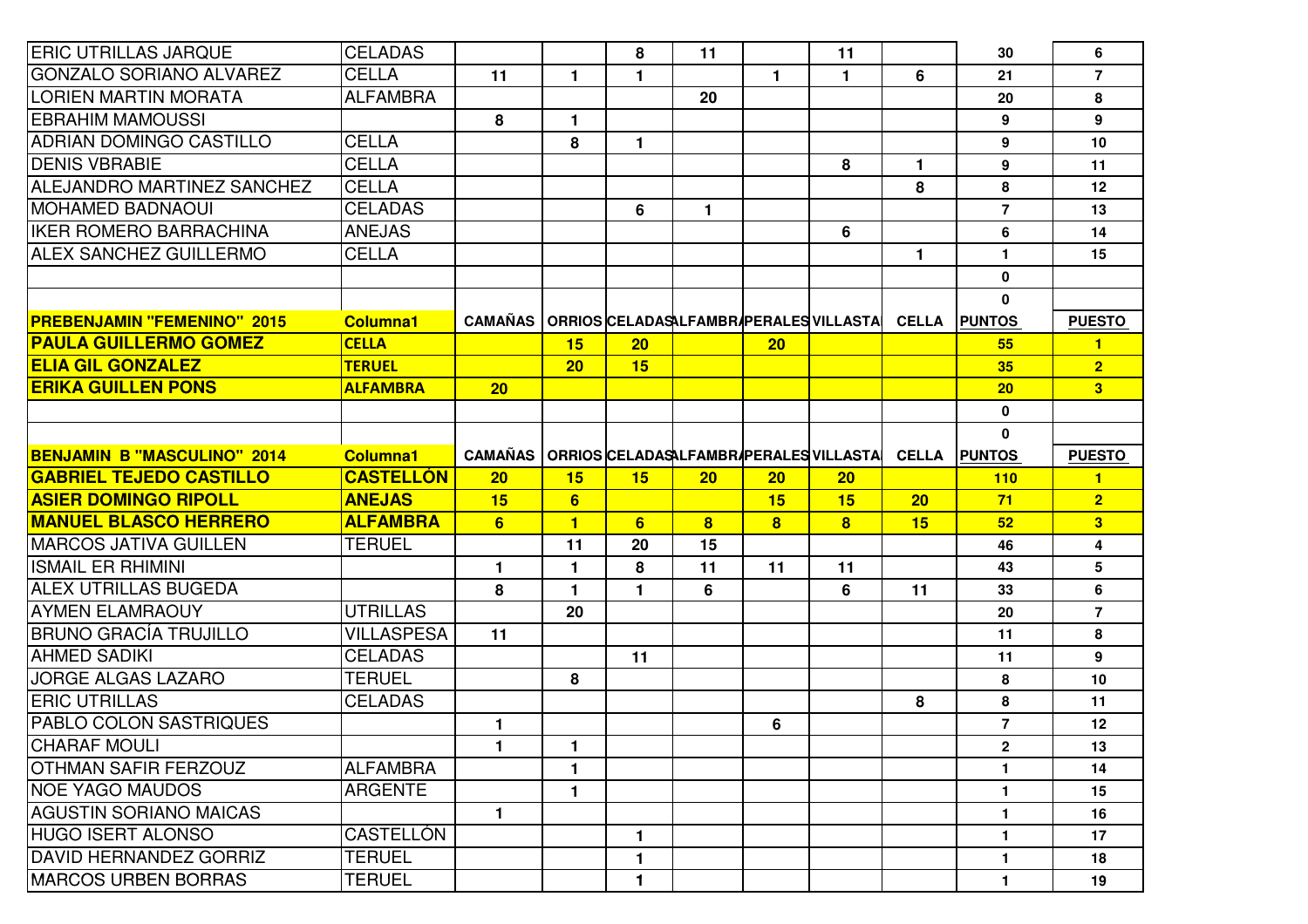| <b>CHARAF BURI</b>                             | <b>VILLEL</b>             |                         |                |                         | $\mathbf{1}$   |                |                                        |              | $\mathbf{1}$  | 20                      |
|------------------------------------------------|---------------------------|-------------------------|----------------|-------------------------|----------------|----------------|----------------------------------------|--------------|---------------|-------------------------|
| <b>MARCOS SANCHEZ GIL</b>                      | <b>VILLASTAR</b>          |                         |                |                         |                |                | $\mathbf{1}$                           |              | $\mathbf{1}$  | 21                      |
|                                                |                           |                         |                |                         |                |                |                                        |              | $\mathbf{0}$  |                         |
| <b>BENJAMIN B "FEMENINO" 2014</b>              | <b>Columna1</b>           | <b>CAMAÑAS</b>          |                |                         |                |                | ORRIOS CELADASALFAMBR/PERALES VILLASTA | <b>CELLA</b> | <b>PUNTOS</b> | <b>PUESTO</b>           |
| <b>LUCIA BUGEDA CASTELL</b>                    | <b>CASTELLÓN</b>          | 20                      | 20             | 20 <sub>2</sub>         | 20             | <b>20</b>      | 20 <sub>2</sub>                        | 20           | <b>140</b>    | $\blacksquare$          |
| <b>ANA COLÓN SASTRIQUES</b>                    | <b>CASTELLÓN</b>          | 11                      | 6              | 15                      | 15             | 15             | 15                                     | 15           | 92            | 2 <sup>1</sup>          |
| <b>CRISTINA SERRANO PALOMAR</b>                | <b>TERUEL</b>             | $\overline{\mathbf{1}}$ | 15             |                         | 8              |                |                                        |              | 24            | 3 <sup>1</sup>          |
| <b>ISABEL BUSSI IBANEZ</b>                     | <b>TERUEL</b>             |                         | 11             | 8                       |                |                |                                        |              | 19            | $\boldsymbol{4}$        |
| <b>ANA ESTRADA</b>                             | <b>TERUEL</b>             |                         | 8              | 11                      |                |                |                                        |              | 19            | 5                       |
| NOAHILA AKARI                                  | <b>VILLEL</b>             | 15                      |                |                         |                |                |                                        |              | 15            | 6                       |
| <b>LARA MARTINEZ GARCIA</b>                    | <b>SAN BLAS</b>           |                         |                |                         | 11             |                |                                        |              | 11            | $\overline{7}$          |
| <b>SOFIA JEAMBORDE</b>                         | <b>PERALES</b>            |                         |                |                         |                | 11             |                                        |              | 11            | 8                       |
| NURIA BARRERA                                  | <b>TERUEL</b>             |                         |                | 6                       |                |                |                                        |              | 6             | 9                       |
| <b>SARA SANAGUJA</b>                           | <b>ARGENTE</b>            |                         | 1.             |                         |                |                |                                        |              | $\mathbf{1}$  | 10                      |
| <b>VALERIA JATIVA GUILLEN</b>                  | <b>TERUEL</b>             |                         |                | 1.                      |                |                |                                        |              | $\mathbf{1}$  | 11                      |
|                                                |                           |                         |                |                         |                |                |                                        |              | $\mathbf 0$   |                         |
|                                                |                           |                         |                |                         |                |                |                                        |              | $\mathbf 0$   |                         |
| <b>BENJAMIN A "MASCULINO" 2013</b>             | <b>Columna1</b>           | <b>CAMAÑAS</b>          |                |                         |                |                | ORRIOS CELADASALFAMBRAPERALES VILLASTA | <b>CELLA</b> | <b>PUNTOS</b> | <b>PUESTO</b>           |
| <b>YASSIM AQUARI</b>                           | <b>VILLEL</b>             | 20 <sub>2</sub>         | 20             | 11                      | 20             | 20             | 15                                     | 20           | <b>126</b>    | $\blacksquare$          |
| <b>MARCOS GARCÍA VICENTE</b>                   | <b>ALFAMBRA</b>           | 15                      | 15             | 20 <sub>2</sub>         | $\blacksquare$ | 11             |                                        | 15           | 77            | 2 <sup>1</sup>          |
| <b>AYOUB SAAD</b>                              | <b>VISIEDO</b>            |                         | $\blacksquare$ |                         | 11             | 15             | 11                                     | 11           | 49            | 3 <sup>1</sup>          |
| <b>RODRIGO SANGUESA NAVARRO</b>                | <b>GALVE</b>              | 11                      | 11             |                         | 8              |                | 6                                      | 6            | 42            | $\overline{\mathbf{4}}$ |
| <b>GALDRIC SUESTA LEAL</b>                     | <b>ALFAMBRA</b>           | 6                       | 6              |                         | 15             |                |                                        |              | 27            | 5                       |
| HUGO MONDRAGON ILLARRAMENDI                    | <b>VIÑAS</b>              |                         |                | 15                      |                |                |                                        | 8            | 23            | 6                       |
| <b>ABDALA EL MOULA</b>                         | <b>FUENTES CAI</b>        | 8                       | 8              |                         | 6              |                |                                        |              | 22            | $\overline{7}$          |
| <b>ASIER HOYO DURBAN</b>                       | <b>VILLASTAR</b>          |                         |                |                         |                |                | 20                                     |              | 20            | 8                       |
| <b>ADRIAN MOYA LAHOZ</b>                       | <b>TERUEL</b>             |                         |                | 8                       |                |                |                                        |              | 8             | 9                       |
| <b>ENZO MARTINEZ DIEZ</b>                      |                           |                         |                |                         |                | 8              |                                        |              | 8             | 10                      |
| <b>DARIO MARTIN HOYO</b>                       | <b>FUENFRESCA</b>         |                         |                |                         |                |                | 8                                      |              | 8             | 11                      |
| YAHIA SABKAOUI                                 | <b>CELADAS</b>            |                         |                | 6                       |                |                |                                        |              | 6             | 12                      |
| <b>ANDREU SUESTA LEAL</b>                      | <b>ALFAMBRA</b>           | $\mathbf{1}$            | $\blacksquare$ |                         | $\mathbf{1}$   |                |                                        |              | 3             | 13                      |
|                                                |                           |                         |                |                         |                |                |                                        |              | 0             |                         |
|                                                |                           |                         |                |                         |                |                |                                        |              | $\mathbf{0}$  |                         |
| <b>BENJAMIN "A" FEMENINO 2013</b>              |                           | <b>CAMAÑAS</b>          |                |                         |                |                | ORRIOS CELADASALFAMBR/PERALES VILLASTA | <b>CELLA</b> | <b>PUNTOS</b> | <b>PUESTO</b>           |
|                                                | <b>Columna1</b>           |                         |                |                         |                |                |                                        |              |               |                         |
| <b>MALAK ELAQARI</b>                           | <b>VILLEL</b>             |                         | 15             | 11                      | 15             | 15             | 15                                     | 15           | 86            | $\mathbf{1}$            |
| <b>BLANCA GÓMEZ RILLO</b>                      | <b>VISIEDO</b>            | 20 <sub>2</sub>         | 20             |                         | 8              | 8 <sup>1</sup> | 8 <sup>1</sup>                         | 6            | 70            | 2 <sup>1</sup>          |
| <b>NOHAILA AKARI</b><br>IARIADNA CORTADA PLESA | <b>VILLEL</b><br>LA SALLE |                         |                | $\overline{\mathbf{8}}$ | 20             | 11             | 11<br>20                               | 11<br>20     | 61<br>40      | 3 <sup>1</sup><br>4     |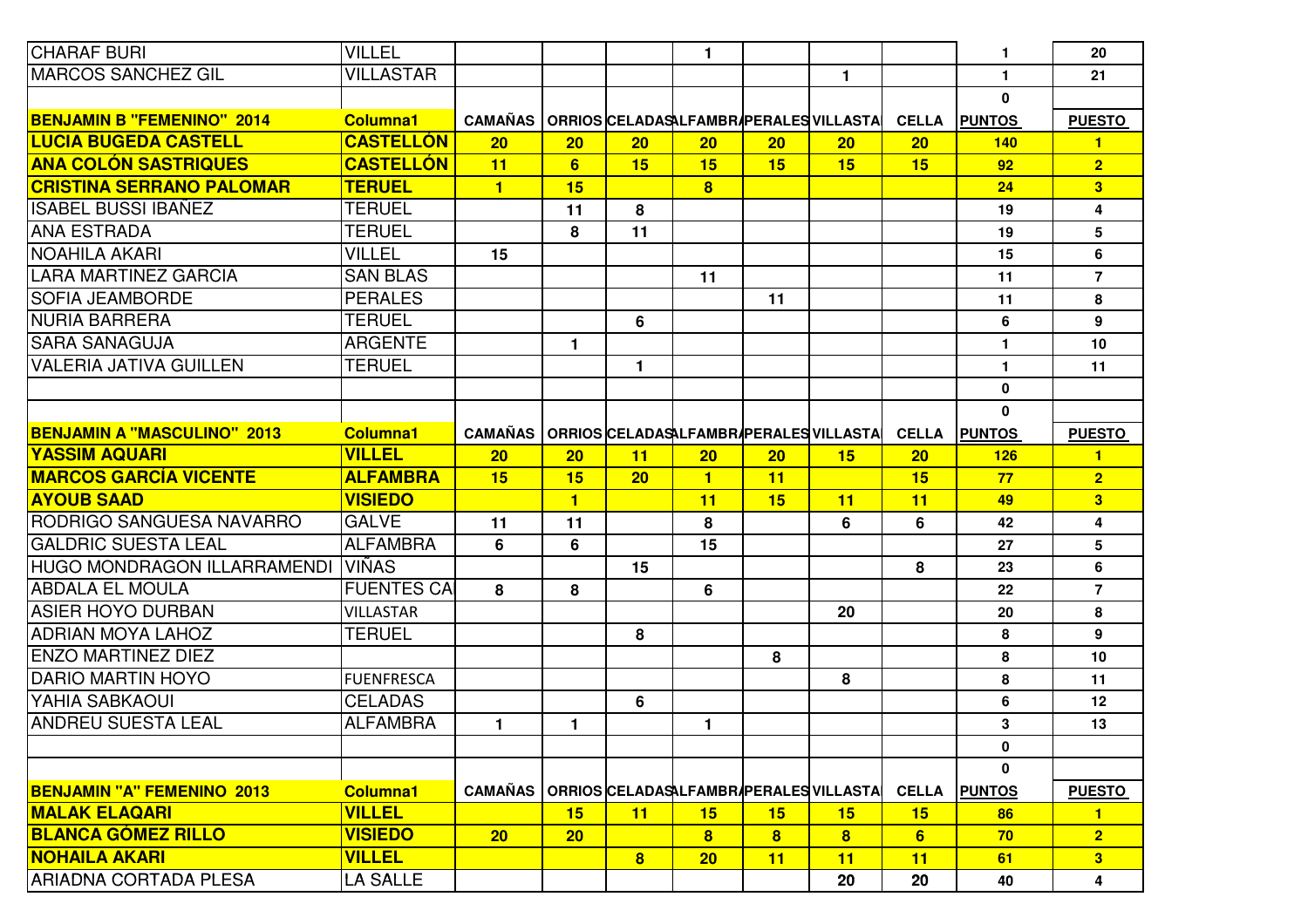| <b>EVA CARRASCO</b>                 | <b>TERUEL</b>      |                                                  |              | 15                      | 6                       |              |                                        |                         | 21            | 5                       |
|-------------------------------------|--------------------|--------------------------------------------------|--------------|-------------------------|-------------------------|--------------|----------------------------------------|-------------------------|---------------|-------------------------|
| <b>ARIADNA MOR PARICIO</b>          | <b>TERUEL</b>      |                                                  |              | 20                      |                         |              |                                        |                         | 20            | 6                       |
| <b>ANASTASIA RONCHEK</b>            | <b>PERALES</b>     |                                                  |              |                         |                         | 20           |                                        |                         | 20            | $\overline{7}$          |
| <b>IZARBE BARRAGAN</b>              | <b>TERUEL</b>      |                                                  |              | 6                       | 11                      |              |                                        |                         | 17            | 8                       |
| <b>FANTA RIPOLL MUÑOZ</b>           | <b>TERUEL</b>      |                                                  | 11           |                         |                         |              |                                        |                         | 11            | 9                       |
| <b>NOELIA MARTINEZ</b>              | <b>CELLA</b>       |                                                  |              |                         |                         |              |                                        | 8                       | 8             |                         |
|                                     |                    |                                                  |              |                         |                         |              |                                        |                         | $\pmb{0}$     |                         |
|                                     |                    |                                                  |              |                         |                         |              |                                        |                         | $\mathbf{0}$  |                         |
| <b>ALEVIN "MASCULINO" 2011-2012</b> | <b>Columna1</b>    | <b>CAMAÑAS</b>                                   |              |                         |                         |              | ORRIOS CELADASALFAMBRAPERALES VILLASTA | <b>CELLA</b>            | <b>PUNTOS</b> | <b>PUESTO</b>           |
| <b>YUNES JADAUI</b>                 | <b>VILLEL</b>      | 20                                               | 15           | 20                      | 20 <sub>2</sub>         | 20           | 20                                     | 20                      | 135           | 1                       |
| <b>MARIO GRACIA SANCHEZ</b>         | <b>CELLA</b>       |                                                  | 11           | 11                      | 15                      | 11           | 15                                     | 15                      | 78            | $\overline{2}$          |
| <b>ISLAM EL YAQUOTE</b>             | <b>PERALES</b>     | 11                                               | 6            | $\overline{\mathbf{8}}$ | $\overline{\mathbf{8}}$ | 15           | $\overline{\mathbf{8}}$                | $\overline{\mathbf{8}}$ | 64            | $\overline{\mathbf{3}}$ |
| <b>IVAN ALVAREZ</b>                 | <b>CELLA</b>       | 15                                               | 8            | 6                       | 6                       | 8            | 6                                      | 1                       | 50            | 4                       |
| <b>ABEL UTRILLAS JARQUE</b>         | <b>CELADAS</b>     |                                                  |              | 15                      | 11                      |              | 11                                     | 11                      | 48            | 5                       |
| <b>ABDELHAFID EL AMRAOUY</b>        | <b>UTRILLAS</b>    |                                                  | 20           |                         |                         |              |                                        |                         | 20            | 6                       |
| <b>MARTIN EMILOV</b>                |                    | 8                                                | $\mathbf{1}$ | $\mathbf{1}$            | 1                       | 1.           |                                        | 1                       | 13            | $\overline{7}$          |
| <b>IGHASAME ZAOUI</b>               |                    | 6                                                | 1            |                         | 1                       |              |                                        |                         | 8             | 8                       |
| <b>ISAMUEL QUINALLAS DORADO</b>     | <b>PERALES</b>     |                                                  | $\mathbf{1}$ |                         |                         | 6            |                                        | 6                       | 13            | 9                       |
| <b>IDIEGO GUILLERMO GOMEZ</b>       | <b>CELLA</b>       |                                                  | $\mathbf{1}$ |                         |                         |              |                                        |                         | $\mathbf{1}$  | 10                      |
| <b>RAUL SANAHUJA MARTIN</b>         | <b>ARGENTE</b>     |                                                  | 1            |                         |                         |              |                                        |                         | $\mathbf{1}$  | 11                      |
|                                     |                    |                                                  |              |                         |                         |              |                                        |                         | $\mathbf 0$   |                         |
|                                     |                    |                                                  |              |                         |                         |              |                                        |                         | 0             |                         |
| <b>ALEVIN "FEMENINO" 2011-2012</b>  | <b>Columna1</b>    | CAMAÑAS   ORRIOS CELADAS LFAMBR PERALES VILLASTA |              |                         |                         |              |                                        | <b>CELLA</b>            | <b>PUNTOS</b> | <b>PUESTO</b>           |
| OLAYA SIMÓN LATORRE                 | <b>TERUEL(FUEI</b> | 20                                               | 20           | 20                      | 20                      | 20           |                                        | 15                      | 121           | $\mathbf{1}$            |
| <b>JIMENA CLEMENTE RUBIO</b>        | <b>ALFAMBRA</b>    | 15                                               | 15           | 15                      | 15                      | 15           | 20                                     | 20                      | 122           | 2 <sup>1</sup>          |
| <b>INOELIA VALERO MARTIN</b>        | <b>CALAMOCHA</b>   | 11                                               | 11           | 11                      | 11                      | 11           | 15                                     |                         | 70            | 3                       |
| <b>MARIAM NAHOUSSI</b>              | <b>ALFAMBRA</b>    | $\mathbf{1}$                                     | 1            | 1                       | 1                       | 6            | 11                                     | 11                      | 32            | 4                       |
| RAQUEL NAVARRO GÓMEZ                | <b>FUENTES CAI</b> | 6                                                | $\mathbf{1}$ |                         | $\mathbf{1}$            | $\mathbf{1}$ | 8                                      | 8                       | 25            | 5                       |
| <b>ANGELA LAFUENTE HERNANDEZ</b>    | <b>LA SALLE</b>    | 8                                                | 8            |                         | 8                       |              |                                        |                         | 24            | 6                       |
| <b>ASMA JAAFAKI</b>                 | <b>VILLEL</b>      |                                                  | $\mathbf{1}$ | 6                       | 6                       | 8            |                                        |                         | 21            | $\overline{7}$          |
| <b>ADA GIL GONZALEZ</b>             | <b>TERUEL</b>      |                                                  | 6            | 8                       |                         |              |                                        |                         | 14            | 8                       |
| <b>CELIA LORENTE GASCÓN</b>         | <b>VILLEL</b>      | $\mathbf{1}$                                     | $\mathbf{1}$ |                         | 1                       |              |                                        |                         | 3             | 9                       |
| <b>IMANE EADLAOUI</b>               | <b>VISIEDO</b>     | $\mathbf{1}$                                     |              |                         |                         |              |                                        |                         | $\mathbf{1}$  | 10                      |
| <b>SARA CAÑETE SANCHEZ</b>          | <b>ANEJAS</b>      |                                                  | $\mathbf{1}$ |                         |                         |              |                                        |                         | $\mathbf{1}$  | 11                      |
| <b>VALERIA JEAMBORDE</b>            | <b>PERALES</b>     |                                                  |              |                         |                         | 1            |                                        |                         | $\mathbf{1}$  | 12                      |
|                                     |                    |                                                  |              |                         |                         |              |                                        |                         |               |                         |
|                                     |                    |                                                  |              |                         |                         |              |                                        |                         | $\mathbf 0$   |                         |
|                                     |                    |                                                  |              |                         |                         |              |                                        |                         | $\mathbf 0$   |                         |